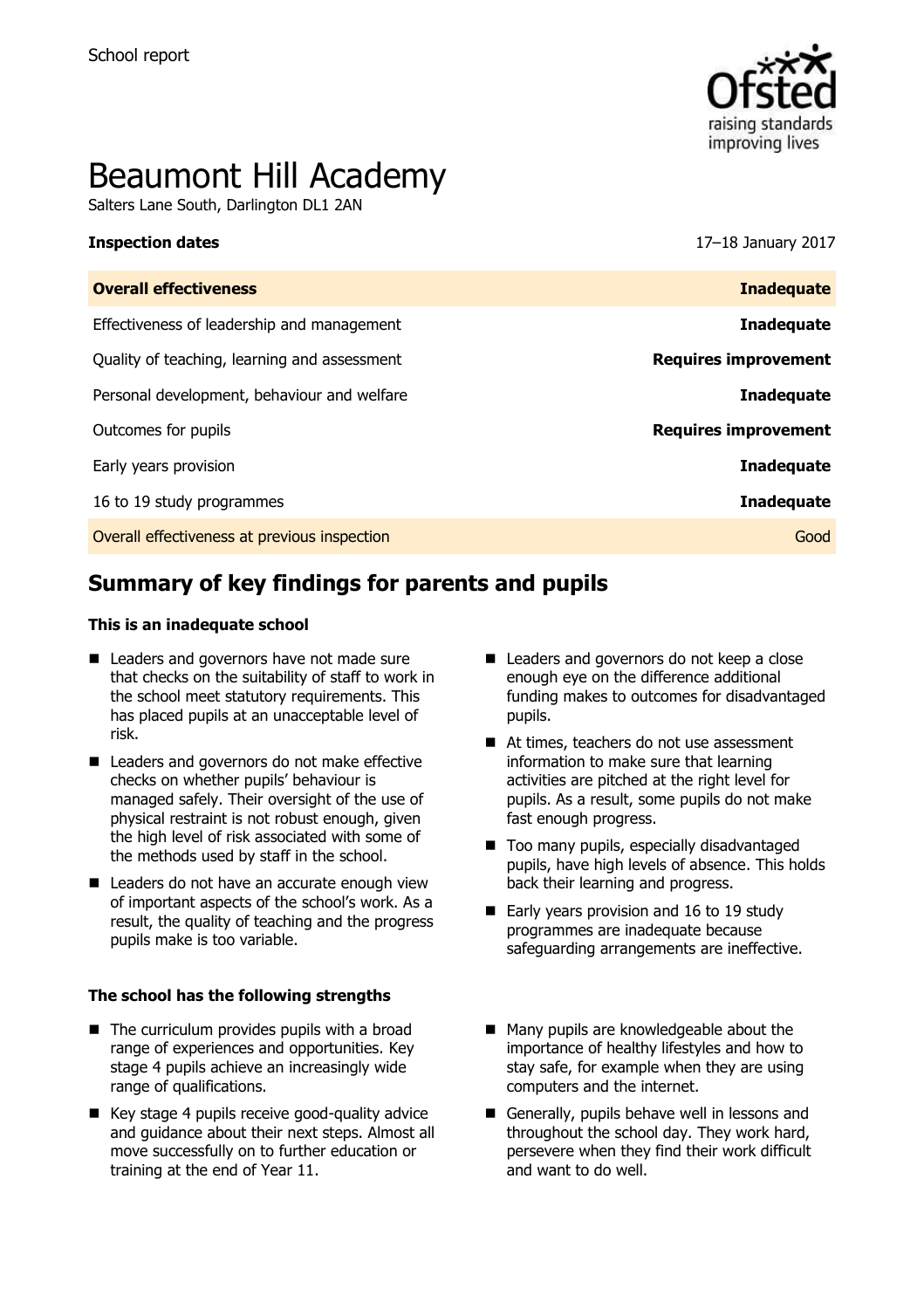

# **Full report**

In accordance with section 44(1) of the Education Act 2005, Her Majesty's Chief Inspector is of the opinion that this school requires special measures because it is failing to give its pupils an acceptable standard of education and the persons responsible for leading, managing or governing the school are not demonstrating the capacity to secure the necessary improvement in the school.

### **What does the school need to do to improve further?**

- As a matter of urgency, improve the effectiveness of the school's safeguarding arrangements by making sure that:
	- all checks on the suitability of staff are in place and the school's central record of checks is complete and meets Department for Education requirements
	- pupils' behaviour, including the use of physical restraint, is managed safely and effectively.
- Improve the effectiveness of leadership and governance by making sure that:
	- leaders and governors have an accurate and comprehensive understanding of all aspects of the school's work, especially the arrangements for safeguarding pupils and the management of pupils' behaviour
	- leaders and governors closely monitor the impact of additional funding on the attendance and achievement of disadvantaged pupils and use this information to secure and sustain improvement in the outcomes they achieve.
- Improve the quality of teaching and accelerate the progress pupils make, especially disadvantaged pupils and those with social, emotional and mental health needs, by ensuring that:
	- teachers use assessment information to plan learning activities which are closely matched to pupils' interests and levels of ability
	- teachers check whether pupils are working productively on tasks which secure, develop and deepen their knowledge and skills and, if not, provide additional help or more challenging work
	- teaching assistants provide the consistent high-quality help and support pupils need to make fast progress in their learning.

An external review of governance should be undertaken in order to assess how this aspect of leadership and management may be improved.

An external review of the school's use of pupil premium funding should be undertaken in order to assess how this aspect of leadership and management may be improved.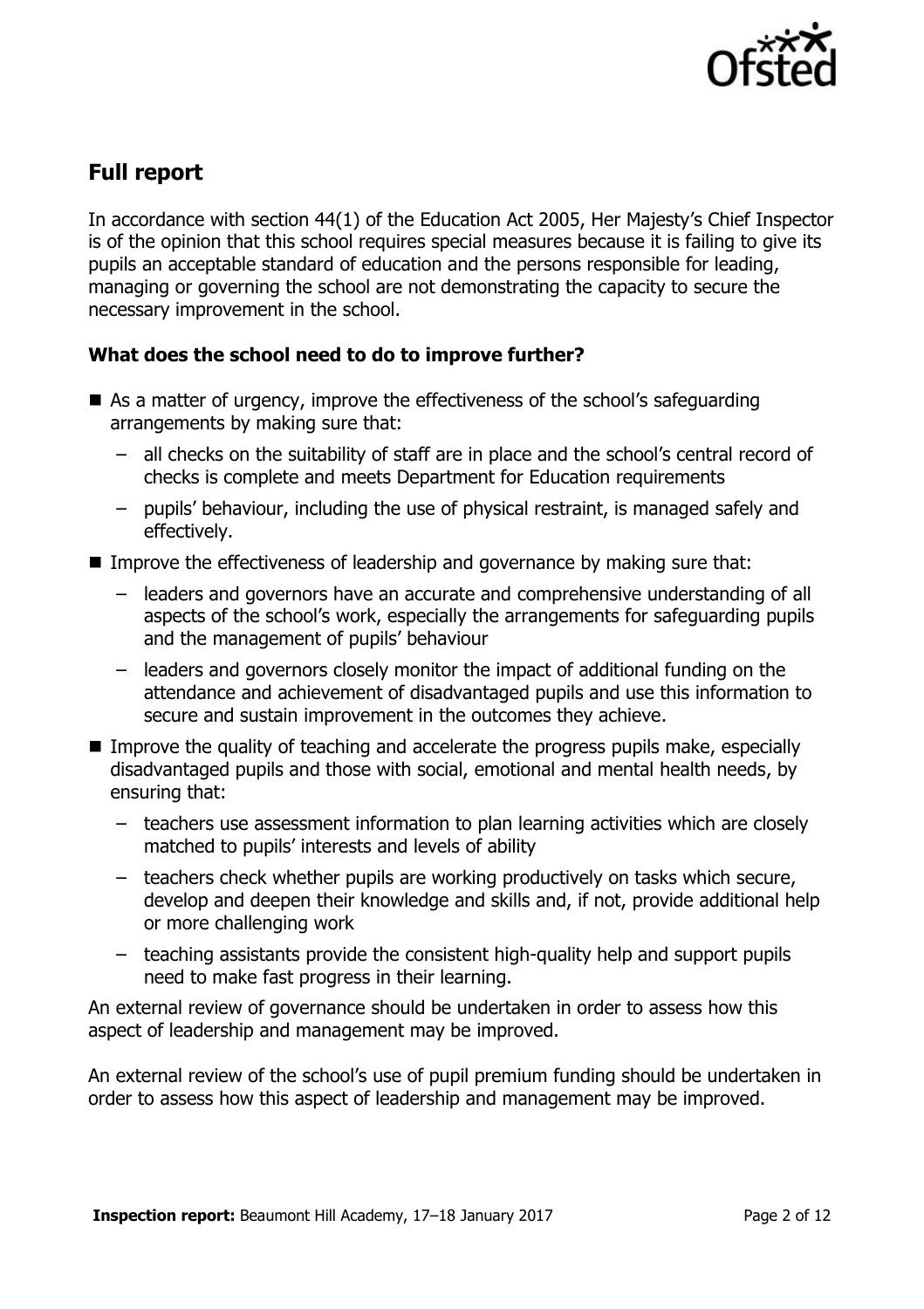

## **Inspection judgements**

#### **Effectiveness of leadership and management Inadequate**

- Senior leaders and governors have not made sure that the school's safeguarding arrangements are effective. Checks on the suitability of staff to work in the school did not meet statutory requirements at the start of the inspection. Equally, the use of physical restraint is not always recorded or followed up in a systematic or rigorous enough way. Senior leaders and governors do not have sufficiently robust oversight of this crucially important aspect of managing pupils' safety and welfare. This gives serious cause for concern.
- Senior leaders and governors do not have a comprehensive or accurate enough view of important aspects of the school's work. For example, their overall evaluation of the quality of teaching, learning and assessment does not align with the strengths and areas for improvement identified in their monitoring of teachers' practice. Senior leaders have not given enough weight to the impact of teaching on the progress pupils make when making this judgement.
- There is a comprehensive programme of professional development and training which teachers and other staff value. Senior leaders have recognised that performance management has not been used well enough to improve teaching and, as a result, they have developed a new performance management system. It is too early to evaluate the effectiveness of this new approach.
- Additional funding, including the pupil premium, primary school PE and sport premium and Year 7 literacy and numeracy catch-up premium, is used to enhance and extend the curriculum and for targeted intervention work. However, senior leaders and governors have not kept a close enough eye on the impact of this additional funding on outcomes for pupils. While current plans identify how this funding will be used, they do not have clear or measurable enough targets for the difference it will make to pupils' learning and development. This makes it difficult for senior leaders and governors to check whether the actions they are taking are, in fact, accelerating the progress made by key groups of pupils.
- The curriculum is carefully planned in response to pupils' interests and needs. It includes a broad range of subjects and there are opportunities for key stage 4 pupils to work towards a wide range of qualifications at varying levels. The curriculum is enriched through lunchtime and after-school clubs and out-of-school visits, including residential trips. The school's new personal, social and health education (PSHE) programme is helping pupils to develop important life skills and to increase their knowledge of how to keep healthy and stay safe. Similarly, pupils' spiritual, moral, social and cultural development is effectively promoted and, importantly, pupils are taught the values of respect and tolerance. This helps them to be well prepared for the next stage of their education and their lives as adults in modern Britain.
- The school's assessment system and the approach to setting targets for pupils and tracking their progress has been in place for four terms. Much has been done to help

**Inspection report:** Beaumont Hill Academy, 17–18 January 2017 **Page 3 of 12** Page 3 of 12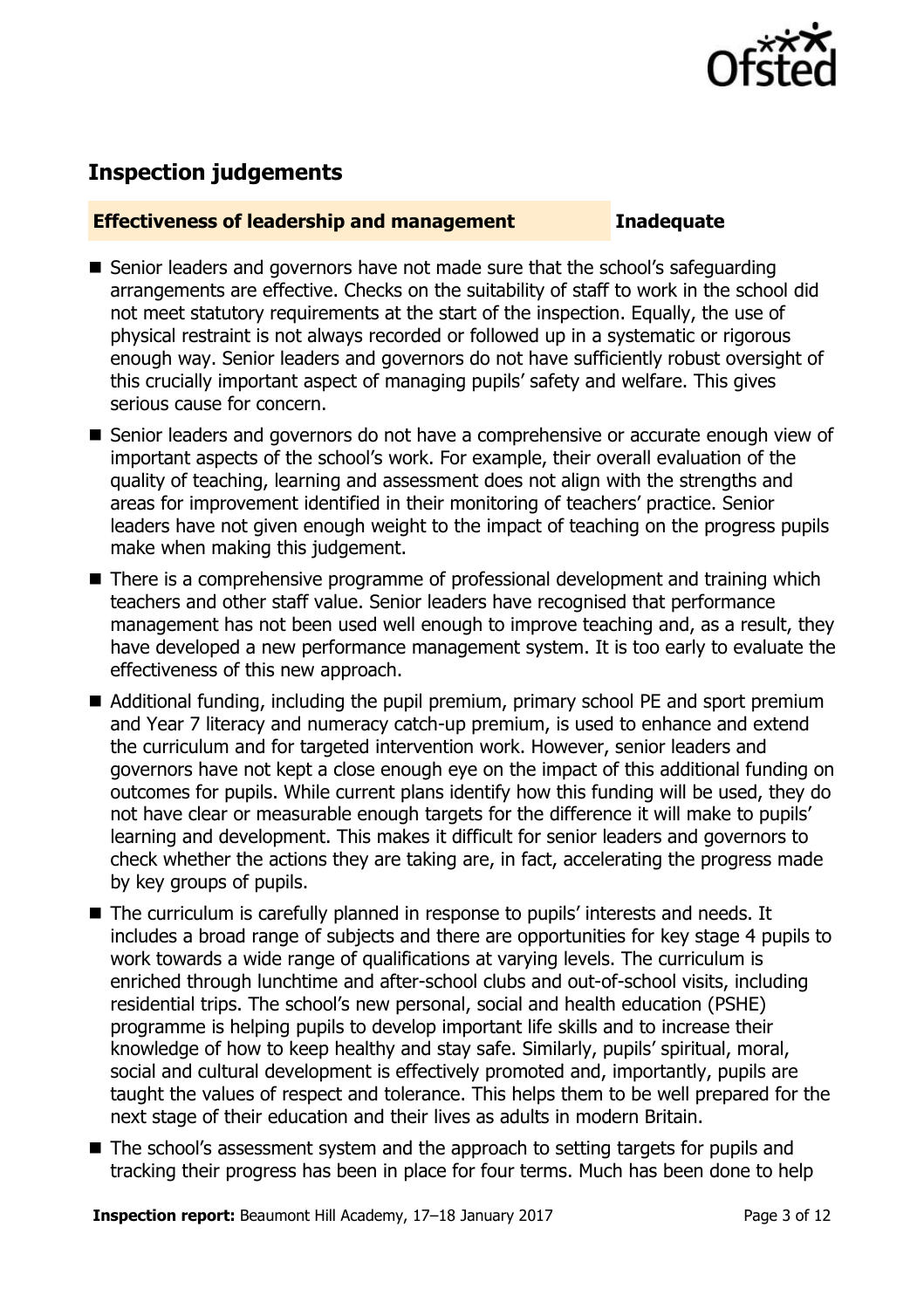

teachers assess the standard of pupils' work accurately. When evaluating outcomes for pupils, however, senior leaders have not checked whether the progress some pupils make over time is comparable with the progress made by other pupils with similar starting points nationally.

- $\blacksquare$  Middle leaders have a strong grasp of their areas of responsibility. Those with responsibility for different subjects and key stages are ambitious for pupils and are working hard to secure improvement. Importantly, middle leaders who are less experienced, or have been appointed recently, have already identified the things they want to change and improve
- The parents who spoke to inspectors were unequivocally positive about the school's effectiveness. Parents spoke about the effectiveness of communication between home and school and the helpful advice and support they receive from teachers and senior leaders. Some parents highlighted the value of information and training they have received about how to stay safe when using computers and the internet. The views of parents who responded to Parent View, Ofsted's online questionnaire, and those who made written comments were more mixed. Some parents did not agree that their children are taught well or that they are making good progress. Similarly, some parents indicated that the school does not respond well to the concerns they raise.

### **Governance of the school**

- The governance of the school is not effective.
- Governors have not discharged their core statutory functions because they have not ensured that safeguarding arrangements meet statutory requirements. This failure places pupils at an unacceptable level of risk.
- Governors meet regularly to discuss important areas of the school's work. They have not, however, done enough to assure themselves that pupils' behaviour is managed safely and well. Governors are not knowledgeable enough about, for example, the risks associated with the use of physical restraint or Department for Education (DfE) guidance on behaviour and discipline in schools.
- The use of additional funding, including the pupil premium, is discussed by governors at their meetings. Reports from senior leaders provide detailed information about how this funding is used. However, governors have not focused sharply enough on the impact of additional funding on the attendance, learning and progress of disadvantaged pupils.

### **Safeguarding**

- The arrangements for safeguarding are not effective.
- Leaders and governors have not made sure that safeguarding arrangements meet statutory requirements. In contrast, the support and help provided for many vulnerable pupils, including those with multi-agency plans, are well coordinated and effective. Case files show that senior leaders and staff make a strong contribution to protecting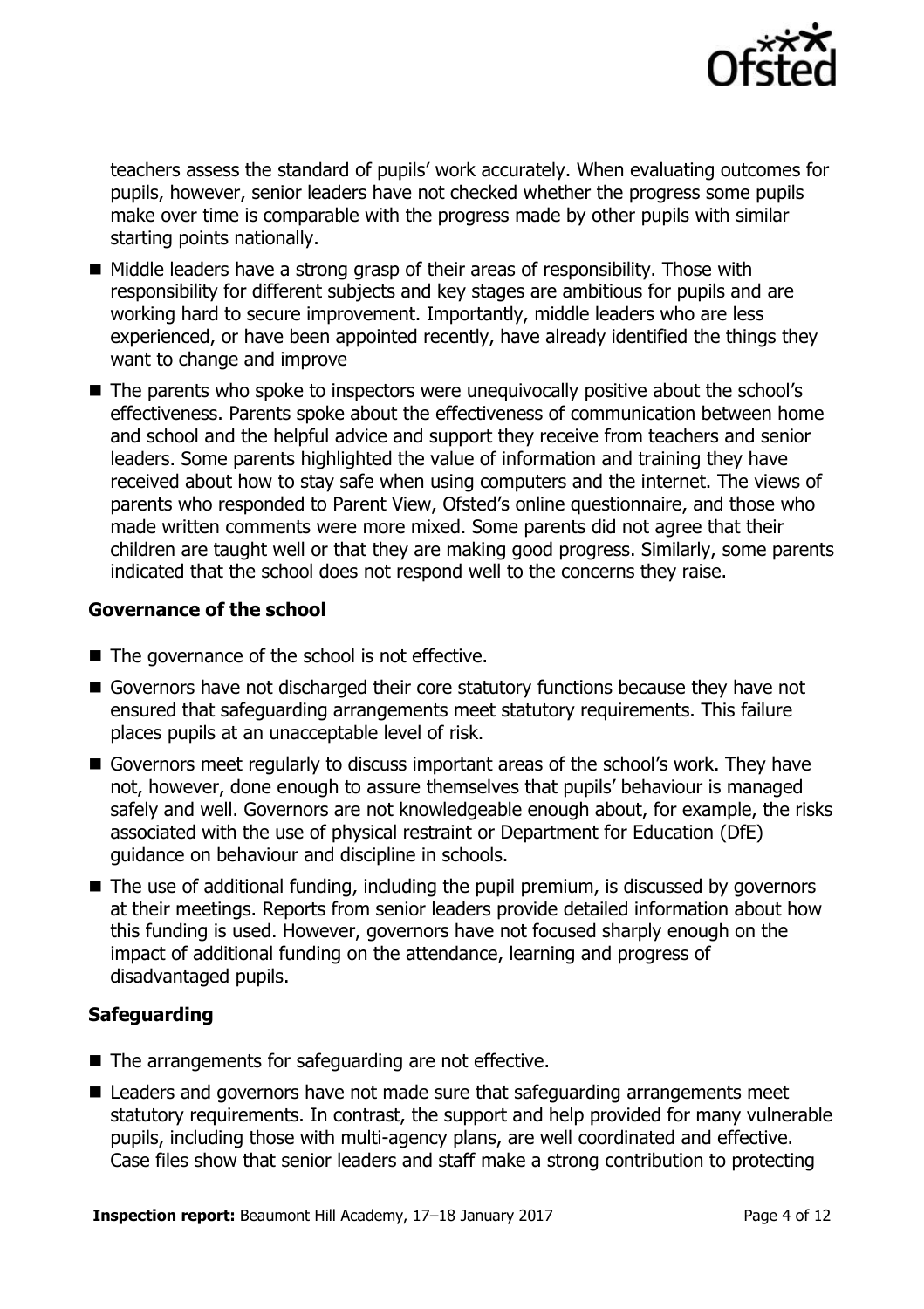

and helping this group of pupils and their families. Senior leaders have recently reviewed and updated the school's safeguarding policy and a programme of training and updates focusing on the things that make children and young people vulnerable is in place.

#### **Quality of teaching, learning and assessment Requires improvement**

- At times, teachers use assessment information to make sure that learning activities capture pupils' interest and are pitched at the right level. In contrast, at other times, the work teachers set does not build on what pupils already know and can do. The progress pupils make is too variable. This is because of the variability in the quality of teaching, learning and assessment over time.
- Similarly, some teachers are quick to spot when pupils are ready to move on to new or more challenging work. At other times, teachers do not make sure that pupils are working productively on tasks which develop and extend their knowledge, skills and understanding. As a result, some pupils do not make fast enough progress.
- Sometimes, teachers do not explain what they are expecting pupils to learn clearly enough or question pupils about what they are learning. On other occasions, teachers and teaching assistants give pupils clear explanations, break tasks down into small achievable steps and challenge pupils to explain what they are learning. Pupils respond confidently and enthusiastically to this challenge, even when they find the work difficult.
- Teachers assess pupils' work regularly and with increasing accuracy. They use their subject knowledge, for example in English, to pinpoint what pupils are doing well and what they need to do to improve their work.
- Teachers encourage pupils to read and plan opportunities for them to read aloud in small groups and in bigger class groups. The most able pupils use their phonics knowledge to read unfamiliar words, sometimes with minimal prompting from teachers. Pupils try hard and are willing to 'have another go' when they struggle with a word or a sentence. The positive praise they are given by teachers helps them to feel confident about their developing reading skills. Sometimes, however, pupils are given written information and instructions which they are unable to understand or follow.
- Often, teaching assistants provide effective support for individual pupils which helps them to keep focused and stay on task. However, at times, teaching assistants are less effective because they do not help pupils to understand an activity or make progress in their learning effectively enough.

### **Personal development, behaviour and welfare Inadequate**

### **Personal development and welfare**

■ The school's work to promote pupils' personal development and welfare is inadequate. This is because safeguarding arrangements are ineffective and, as a result, pupils'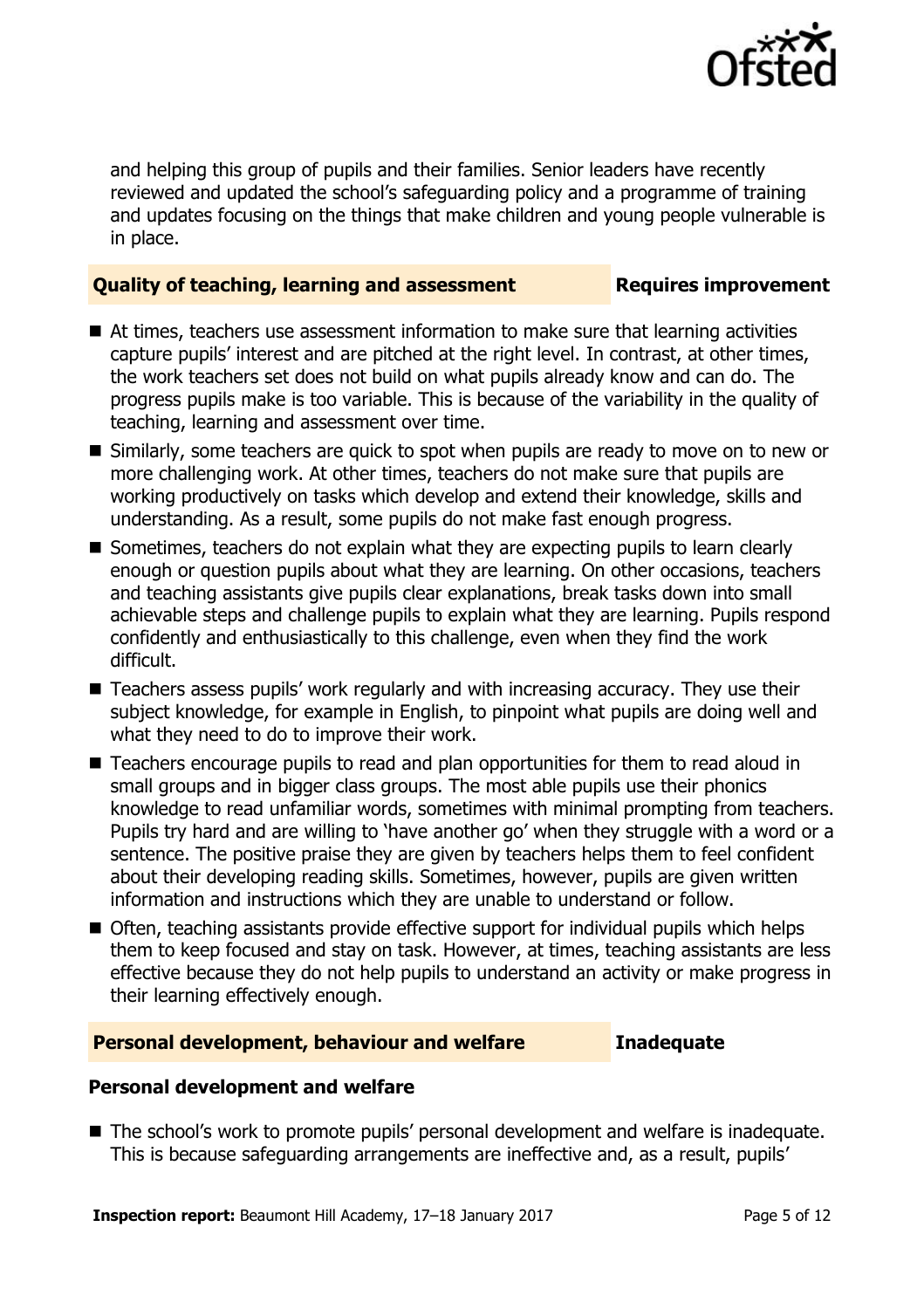

safety and welfare are not promoted well enough.

- Importantly, however, pupils' attitudes to learning are generally positive. Pupils work hard, apply themselves well and show resilience and determination, especially when they are tackling challenging work. Pupils respond enthusiastically when they are questioned and they are keen to do well. On the occasions when pupils' attitudes to learning are less positive, teachers work hard to interest and motivate them.
- **Pupils have a developing knowledge of the importance of healthy lifestyles. Equally,** pupils are learning about how to stay safe when using computers, the internet and other technologies. This aspect of pupils' safety and welfare has been effectively supported, in part, as a result of the school's proactive work with parents.

#### **Behaviour**

- The behaviour of pupils is inadequate. Behaviour support plans for some pupils do not provide sufficiently clear information about how to help them behave well; nor do they specify, in enough detail, how incidents of challenging behaviour will be managed safely. Some records of incidents of challenging behaviour when physical restraint has been used are incomplete. Too often, insufficient attention has been given to following up these incidents with pupils and staff in order to learn lessons, improve practice and, crucially, assure pupils' safety. The oversight of this aspect of pupils' safety and welfare by senior leaders and governors is inadequate, considering the level of risk associated with some of the methods used by staff in the school.
- Levels of attendance are below the national averages for primary and secondary schools and a high proportion of pupils, especially disadvantaged pupils, are persistently absent. Some pupils with previously high levels of absence improve their attendance as a result of timely and effective support. For other pupils, however, their poor or irregular attendance remains a significant barrier to achieving better outcomes.
- Generally, pupils conduct themselves well throughout the school day. They are polite, respectful and kind towards adults and each other. Most pupils understand the school's expectations and boundaries and value the praise they receive for good behaviour. Many willingly follow guidance and direction from adults when, for example, they are reminded to listen or keep focused on their work. Although some pupils told inspectors that bullying does occasionally happen, they also said that the adults who care for them deal with it quickly and effectively.

#### **Outcomes for pupils Requires improvement**

- While many pupils learn well and make strong progress, outcomes require improvement because the progress made by current pupils in English, mathematics and a wide range of other subjects varies too much. Equally, the progress made by some pupils in English and mathematics in 2015/16 did not match the progress made by other pupils who had similar starting points nationally.
- The school's current approach to setting targets for pupils and tracking their progress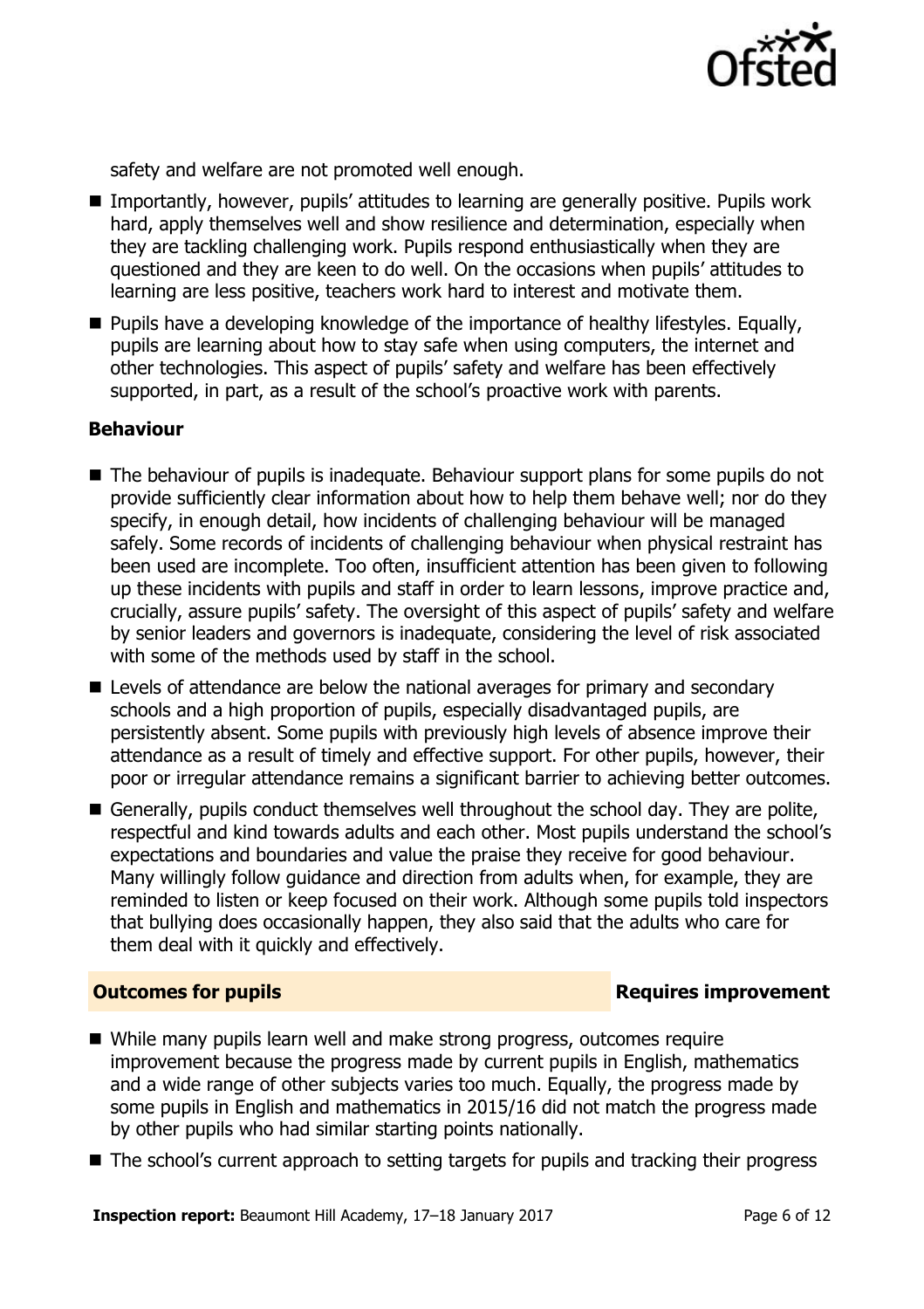

has been in place for four terms. All pupils are set end-of-year targets which are based on their individual starting points. This approach is giving senior leaders a clearer picture of the progress current pupils are making. At this stage, however, it does not accurately reflect the variability in progress seen by inspectors in the work in pupils' books and folders.

- $\blacksquare$  The school's tracking information for 2015/16 shows that a high proportion of pupils achieved and exceeded their individual targets in English, mathematics and a range of other subjects. Rates of progress were stronger in key stages 1, 2 and 3 than they were in key stage 4, and more pupils made expected progress or exceeded expectations in English, mathematics, science, art, computing, design technology and physical education (PE) than in PSHE or humanities.
- Tracking information for 2015/16 and for the autumn term of 2016/17 shows that fewer disadvantaged pupils and those who are looked after have made the progress expected in English and mathematics when compared to other pupils. Similarly, fewer pupils with social, emotional and mental health needs have made the progress expected in these subjects. Over time, the progress made by these key groups of pupils has not accelerated.
- In 2016, Year 11 pupils achieved level 1, level 2 and entry-level qualifications in a wide range of subjects and courses. A high proportion of Year 11 pupils moved successfully on to further education and training in the school's sixth form and at local colleges. The transition to post-16 study is well supported and includes good-quality advice, guidance and support for individual pupils and their families.

#### **Early years provision Inadequate**

- The early years provision is inadequate because the school's safeguarding arrangements are ineffective and, as a result, the early years statutory welfare requirements are not met.
- As a result of their complex needs, children start the early years with levels of development which are well below those expected for children of their age. These starting points are assessed accurately and the school's tracking information shows that almost all children are on track to achieve their end-of-year targets in all areas of learning. However, this picture of consistently strong progress is not evident in the work in children's learning journeys or in the observations of children's learning and progress in lessons.
- The early years leader has identified key areas of the early years provision which need further work. She knows, for example, that developing the outdoor learning areas and improving the way children are helped to communicate are important next steps. Inspectors agree that the development of children's communication skills is not consistently well supported. There are too few opportunities for children to communicate choices and the most able children are not helped to develop their phonics knowledge consistently well. Similarly, assessment information is not used consistently well to check whether children are making the step-by-step progress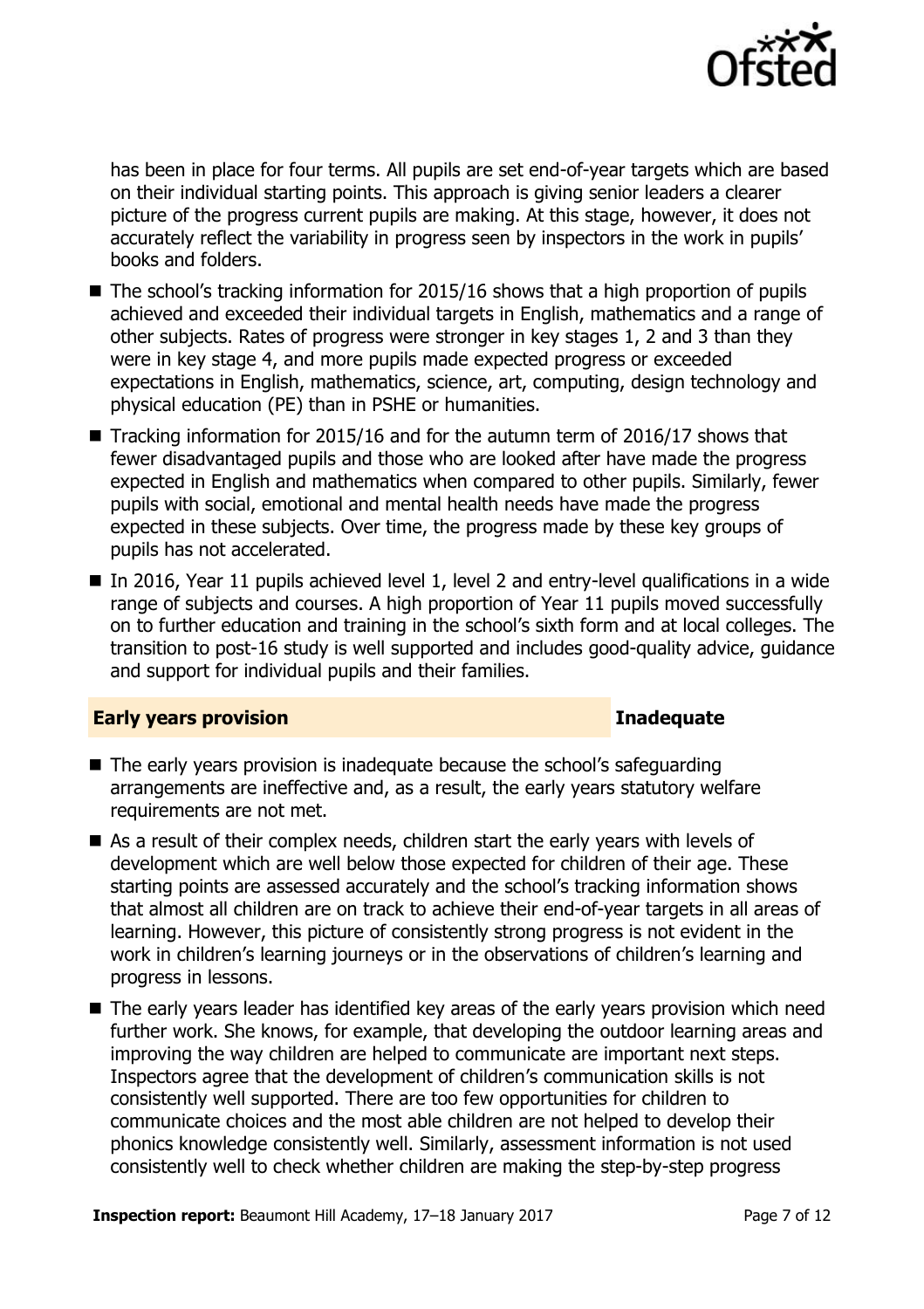

needed to achieve their individual end-of-year targets.

- Important aspects of children's personal development and behaviour are well supported in the early years. Children develop their confidence and independence through learning activities which sustain their interest and active engagement. Children's physical development is promoted well through activities led by health professionals. In a physiotherapy session, for example, children sustained a high level of interest and communicated clearly as a result of effective adult support.
- Senior leaders have developed a new assessment system which is creating more opportunities for parents to contribute to their children's learning and development. Parents told inspectors that communication between home and school is strong and they value the high-quality information they receive about the progress their children are making.

#### **16 to 19 study programmes Inadequate**

- 16 to 19 study programmes are inadequate because the school's safeguarding arrangements are ineffective.
- Students participate in a range of learning activities which focus on the development of their independence skills, life skills and employability skills. Study programmes include work experience and all students work towards a range of qualifications, including additional qualifications in English and mathematics. For some, this provides good progression from their work in key stage 4 and the qualifications they achieved in Year 11, but for others it is insufficiently challenging. This is because, sometimes, learning activities do not build on the skills students have already developed. As a result, some students do not deepen and extend their skills or gain confidence in using these skills in real-life situations.
- Students enjoy learning in a practical 'hands on' way. They respond positively to the clear and supportive guidance they are given by teachers and other adults. Sometimes, time is not used well and students repeat tasks without making meaningful progress. Also, at times, adults are too quick to 'step in' and help students. This does not help them to develop their independence and creates an over-reliance on teachers and other adults.
- $\blacksquare$  The 16 to 19 leader, who has been recently appointed to this role, has identified aspects of the study programmes which need further work and is keen to tackle these quickly.
- Students behave well and are polite and respectful towards other people. They have a developing knowledge of personal safety and healthy lifestyles. Students receive goodquality individual advice about their next stage of education or training and their transitions are well supported. Many post-16 students progress on to community or college-based learning programmes at the end of Year 14.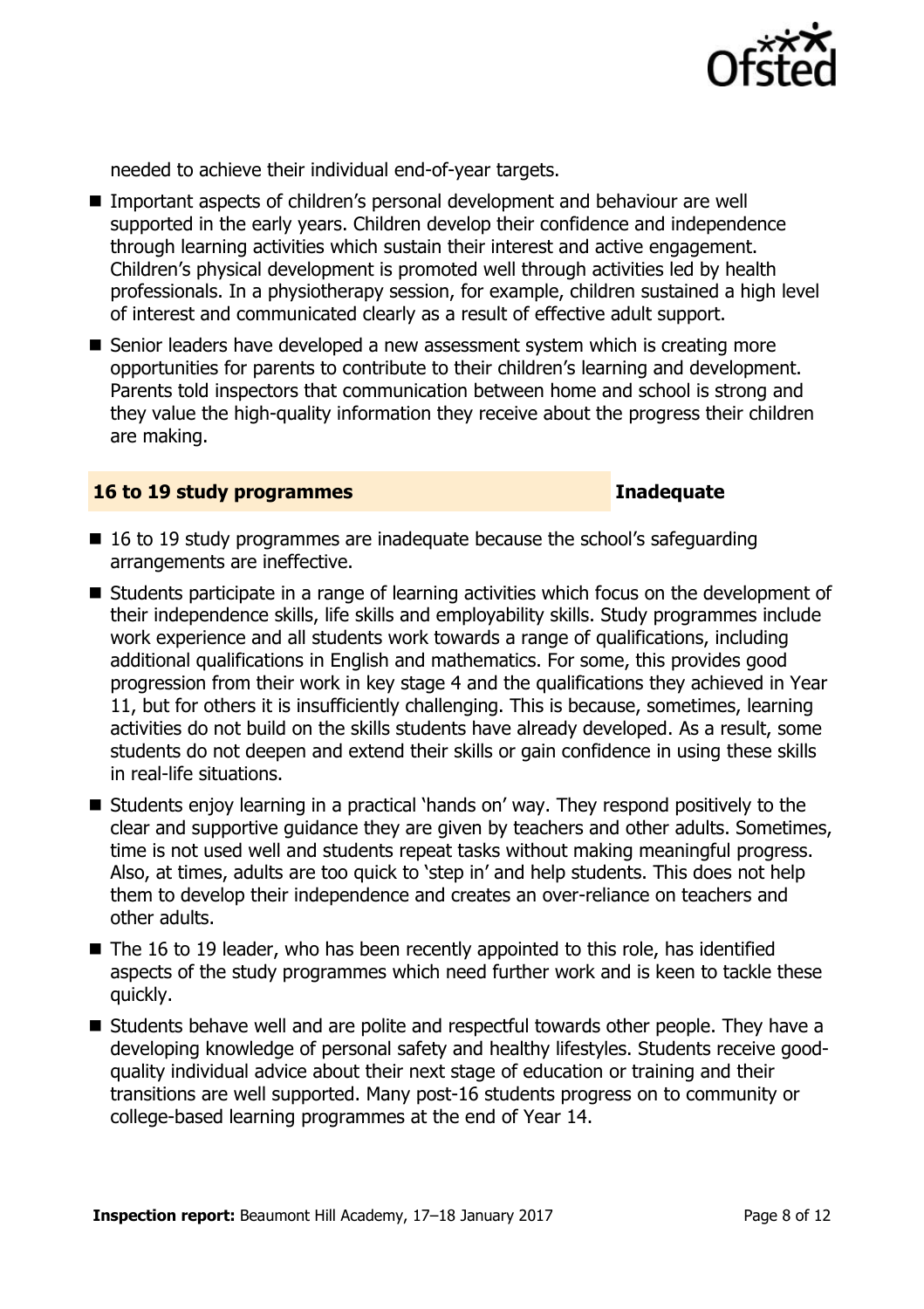

# **School details**

| Unique reference number | 138093     |
|-------------------------|------------|
| Local authority         | Darlington |
| Inspection number       | 10012566   |

This inspection was carried out under section 8 of the Education Act 2005. The inspection was also deemed a section 5 inspection under the same Act.

| Special                         |
|---------------------------------|
| Academy special converter       |
| 2 to 19                         |
| Mixed                           |
| Mixed                           |
| 268                             |
| 28                              |
| Academy trust                   |
| John Sturrock                   |
| Caroline Green                  |
| 01325 254000                    |
| www.edv.org.uk                  |
| bhsdata@educationvillage.org.uk |
| $1 - 2$ may 2013                |
|                                 |

### **Information about this school**

- The school meets requirements on the publication of specified information on its website.
- The school complies with Department for Education guidance on what academies should publish.
- Beaumont Hill Academy is a special school for 268 pupils aged 2 to 19 with a wide

**Inspection report:** Beaumont Hill Academy, 17-18 January 2017 Page 9 of 12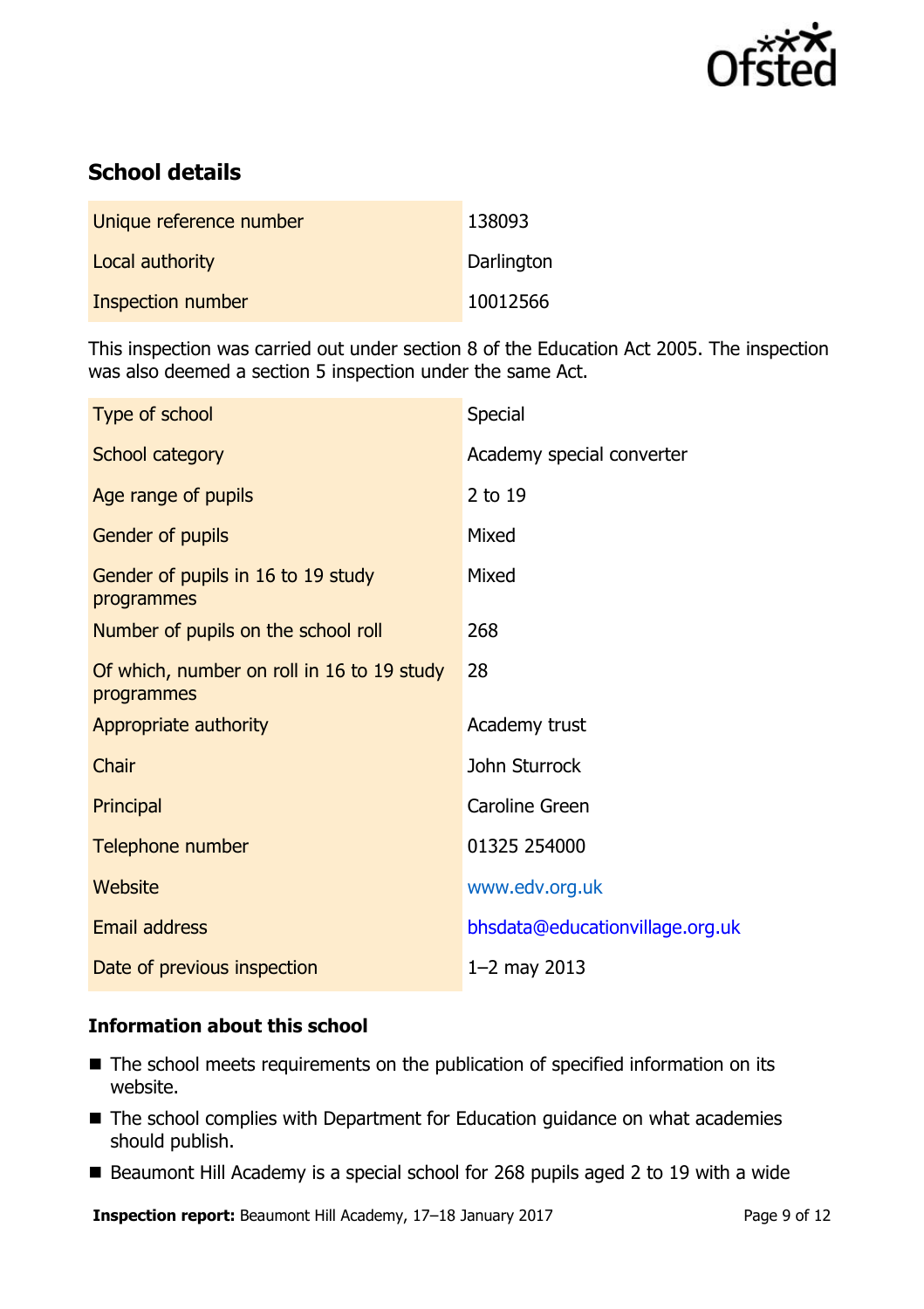

range of special educational needs. Almost all pupils have a statement of special educational needs or an education, health and care plan.

- It is part of a multi-academy trust of five schools. Three of the schools, Springfield Academy, Haughton Academy and Beaumont Hill Academy, are co-located in the Education Village, Darlington.
- Almost all pupils are from White British backgrounds and very few speak English as an additional language.
- $\blacksquare$  The proportion of pupils who are eligible for the pupil premium funding is much higher than the national average.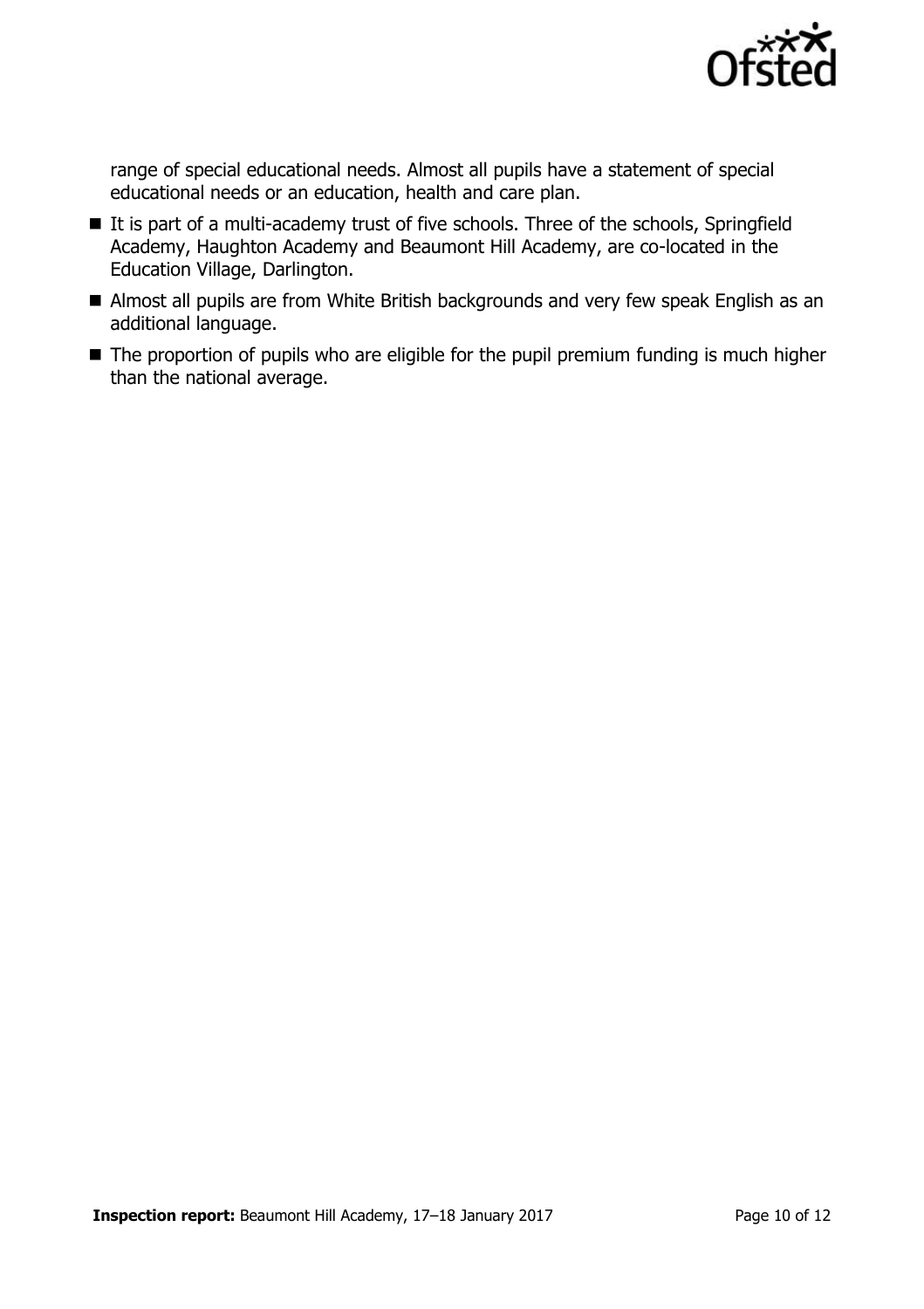

# **Information about this inspection**

- Inspectors observed teaching and learning on both days of the inspection. They also spoke to pupils, listened to pupils read and examined the work in their books and folders. Several lessons were visited jointly with senior leaders.
- Meetings were held with pupils, parents, senior and middle leaders, four governors, two representatives from the Education Village Academy Trust and a representative from the local authority.
- Inspectors took account of 26 responses recorded on Parent View, Ofsted's online questionnaire, including 18 written responses, and considered 51 responses to the online staff questionnaire.
- **Inspectors examined documents relating to governance, self-evaluation, school** improvement planning, pupils' progress, attendance, behaviour, the curriculum and safeguarding.
- The lead inspector had a telephone conversation with the local authority's designated officer for safeguarding.

#### **Inspection team**

| Nick Whittaker, lead inspector | Her Majesty's Inspector |
|--------------------------------|-------------------------|
| Judith James                   | Ofsted Inspector        |
| <b>Suzette Garland-Grimes</b>  | Ofsted Inspector        |